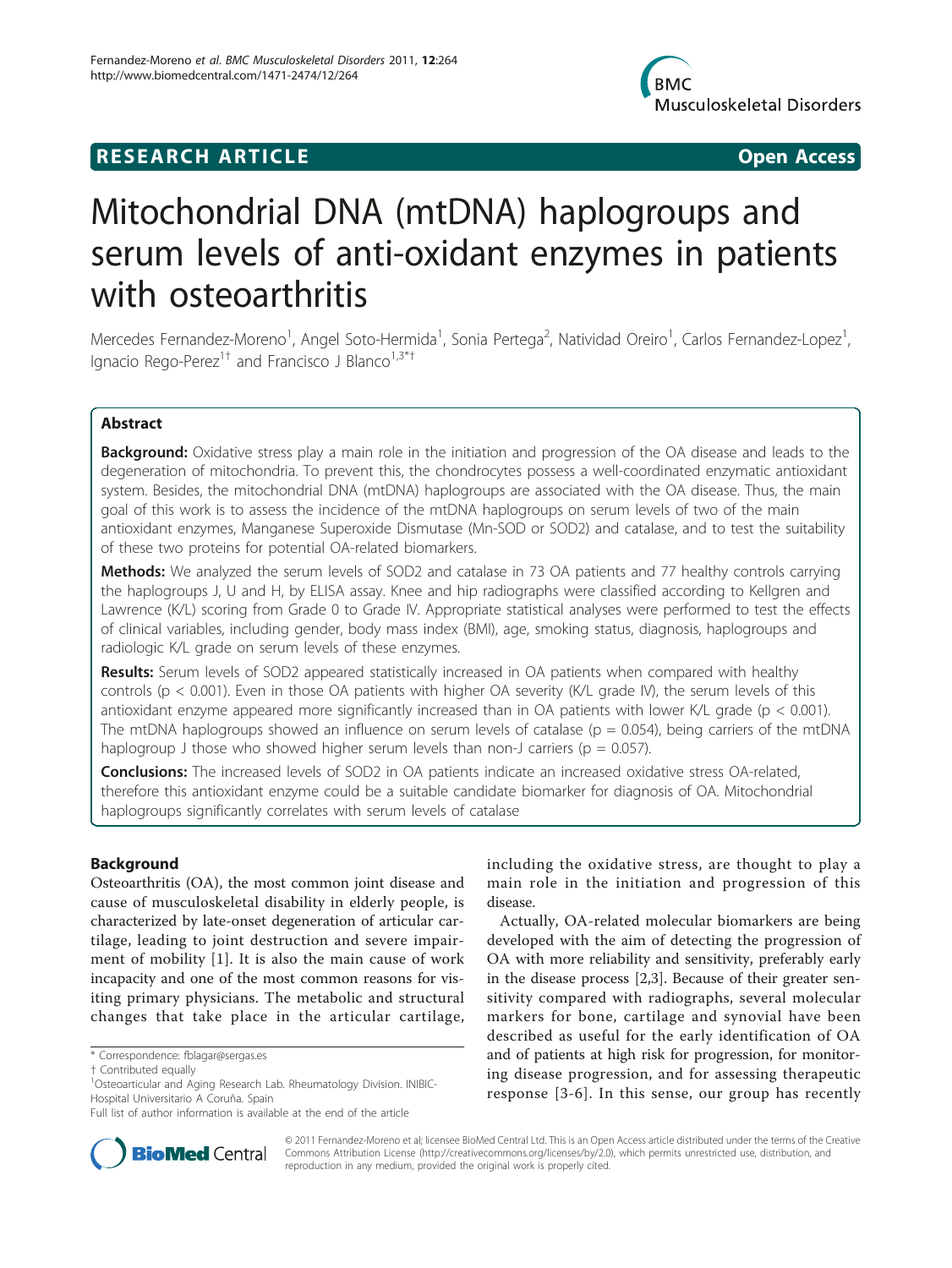added new candidate genetic biomarkers, the mitochondrial DNA (mtDNA) haplogroups, which we suggest can be useful as complementary factors when the classical OA-related molecular biomarkers are analyzed.

The mtDNA haplogroups have been associated not only with several multifactorial diseases [\[7](#page-5-0)-[9\]](#page-5-0) and ageing [[10,11\]](#page-5-0), but also with a lower prevalence and severity of knee and hip OA [[12](#page-5-0),[13](#page-5-0)]. Besides, they modulate the serum levels of some collagen type-II molecular biomarkers [[14](#page-5-0)] as well as some proteolytic enzymes, such as metalloproteinases [[15\]](#page-5-0). The proposed mechanism relies on the different metabolic characteristics of these haplogroups, reflected by the performance of the mitochondrial oxidative phosphorylation system (OXPHOS) of each haplogroup [\[7](#page-5-0),[16](#page-5-0)]. The OXPHOS system is a mitochondrial metabolic pathway that uses energy released by the oxidation of nutrients to produce adenosine triphosphate (ATP) as electrons are transferred from electron donors to electron acceptors, such as oxygen, in redox reactions. These redox reactions, carried out by a series of protein complexes within mitochondria, release energy which is used to form ATP.

The different metabolic characteristics make haplogroup J carriers to show not only lower serum levels of catabolic OA-related biomarkers when compared with those carriers of the haplogroup H [[14](#page-5-0)] but also lower oxygen consumption and lower oxidative damage [[17\]](#page-5-0).

As mentioned above, elevated levels of oxidative stress occur in OA and aged cartilage [[18\]](#page-5-0). Although reactive oxygen species (ROS) are involved in the control of various aspects of biological processes in chondrocytes as intracellular second messenger molecules [[19\]](#page-5-0), elevated production of ROS leads to i) telomere instability and downregulation of chondrocyte function [[20\]](#page-5-0), ii) increased inflammatory response [[21\]](#page-5-0), iii) cartilage degradation, by cleaving collagen and aggrecan and activating matrix metalloproteinases (MMPs) [[22\]](#page-6-0), and iv) cell death [[23\]](#page-6-0). Oxidative stress also results in the degeneration of mitochondria, the main source of ROS, leading to a leakage of oxidative chain and significant damage to the mitochondrial genome and reduced mtDNA capacity for repair [[24\]](#page-6-0).

To prevent an accumulation of ROS-mediated damage, chondrocytes possess a well-coordinated enzymatic antioxidant system formed principally by superoxide dismutases (SODs), catalase and glutathione peroxidase (GPX). SOD2 and SOD3 has been shown to be downregulated in OA cartilage [[25-27\]](#page-6-0); and catalase activity was shown to be increased in OA patients compared with healthy controls [[28\]](#page-6-0).

In summary, taking into account the incidence of the oxidative stress in the OA process, as well as the incidence of the mtDNA haplogroups in both the performance of the OXPHOS system and in the OA disease, even on serum levels of classical OA-related molecular biomarkers and proteolytic enzymes, the aim of this work is to perform a retrospective study to evaluate the effects of the mtDNA haplogroups on serum levels of SOD2 and catalase, as well as to test the suitability of these two proteins for potential OA-related biomarkers. The study population is a previously described cohort of OA patients and healthy controls from the north of Spain, consisted in 73 OA subjects and 77 healthy controls carrying the mtDNA haplogroups J, U or H [[14](#page-5-0)].

## Methods

## Subjects

The population analyzed in this study has been described previously [[14\]](#page-5-0). A total of 73 unrelated patients diagnosed with knee or hip OA (25 carrying haplogroup J, 25 carrying haplogroup U and 23 carrying haplogroup H) were included in the present study. Patients meeting the inclusion criteria for this study included individuals of both sexes (52 females; 21 males), older than 41-years-old (mean age:  $67.74 \pm 8.96$ years-old; range: 51-95), and diagnosed with OA following the American College of Rheumatology (ACR) criteria [\[29](#page-6-0)]. Knee and hip radiographs from 148 subjects were classified according to Kellgren and Lawrence (K/ L) scoring from Grade 0 to Grade IV [\[30\]](#page-6-0). Only those joints of OA patients diagnosed with OA were examined for presence of radiographic OA. Of the 77 subjects who met the inclusion criteria for normal subjects, 25 carried haplogroup J, 25 haplogroup U and 27 haplogroup H. These control subjects included 39 females and 38 males older than 41-years-old (mean age:  $66.01 \pm 11.88$ ) years-old; range: 42-94), who did not meet the ACR criteria for knee or hip OA. In all cases, informed consent and the agreement of the ethical committee from Galician Health Administration were obtained.

## mtDNA haplogroups genotyping

The samples obtained for the study were haplogrouptyped using a previously described assay [\[12](#page-5-0)]. Briefly, a multiplex PCR for the amplification of 6 mtDNA fragments that contain 6 informative mtDNA single nucleotide polymorphisms (SNPs) was performed, followed by a single base extension assay (SBE) prior purification of the amplified PCR products. Finally, the fragments were run in an automatic DNA sequencer (ABI 3130XL) to assign the mtDNA haplogroups based on the combination of the informative mtDNA SNPs. For this study, only subjects carrying mtDNA haplogroups J, H or U were included.

### Molecular biomarkers

Fasting blood samples were collected from each subject in plain tubes containing separation gel. These were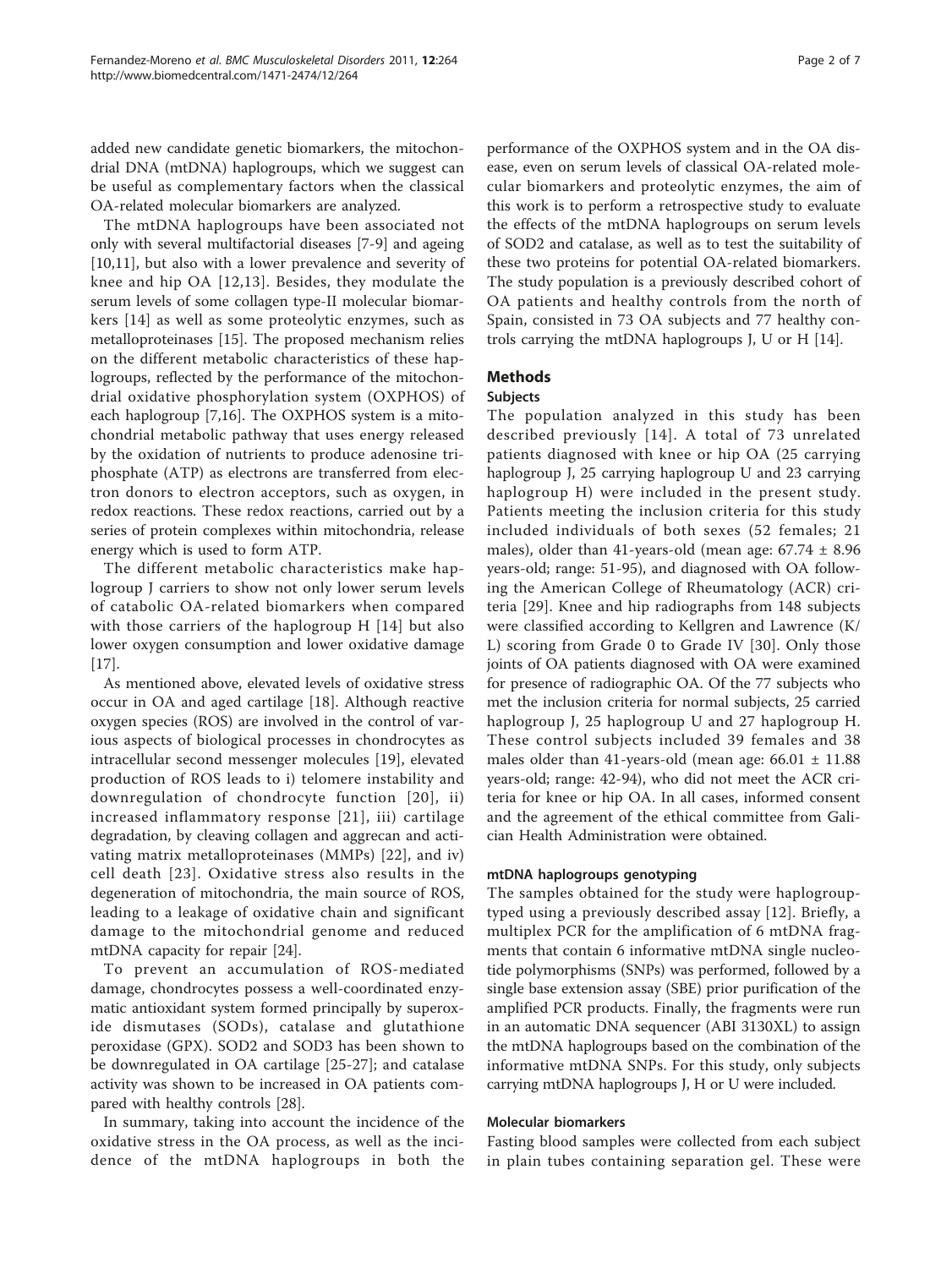allowed to stand for 20 minutes, then centrifuged for 10 minutes at 800 g. The serum was then divided into aliquots and stored at -80°C pending assay.

For this study, the serum levels of two antioxidant enzymes were measured: SOD2 and catalase. They were measured in our facilities using enzyme-linked immunosorbent assays (ELISAs) according to the manufacturer's recommendations. Serum SOD2 levels were measured using a kit from ABfrontier (Republic of Korea) and catalase was measured using a Camel catalase ELISA kit from Cusabio Biotech (Wuhan, China).

Determination of the serum levels of these enzymes was performed by simultaneously assaying OA patients and healthy controls, regardless of the mtDNA haplogroup.

## Statistical analysis

Statistical analyses were performed using SPSS software, release 17 (Chicago, USA). In univariate analysis, a nonparametric study was performed utilizing the Mann-Whitney U-test to compare serum molecular marker concentrations between OA patients and healthy controls. The Kruskal-Wallis test was used to compare molecular marker concentrations among the three haplogroups (J, U and H) regardless of the diagnosis. To look for possible correlations among the two enzymes analyzed, a correlation analysis using Spearmans Rho was used. In all cases, the Bonferroni correction for multiple comparisons was applied. Thus, p-values were obtained after multiplying the number of outcomes tested by the number of haplogroups ( $k = 2 \times 3$ ).

Following these preliminary analyses, an analysis of covariance (ANCOVA) was used to evaluate the effects on enzyme serum levels (dependent variable) of each of the haplogroups as well as diagnosis, adjusting for the confounder effects of gender, body mass index (BMI), smoking status and age. When a significant effect was found either in haplogroups or in diagnosis, the conservative Bonferroni post hoc multiple comparisons test was performed to compare group means. If the interaction between diagnosis and haplogroup was statistically significant main effects should not be interpreted, so

differences among the  $2 \times 3 = 6$  possible combinations of diagnosis (OA and healthy control) and haplogroups (H, J and U) were analyzed by using the same Bonferroni post hoc multiple comparisons test. Before the multivariate analysis, a distribution analysis using the Kolmogorov-Smirnov test showed that the both SOD2 and catalase were not normally distributed; therefore, their concentrations were square and log transformed respectively to obtain a normal distribution. Model diagnostic statistics were also analysed using residual plots.

The influence of radiographic grade to the serum levels of the molecular markers was tested using the non-parametric Jonckheere-Terpstra test for ordered groups. For this approach we obtained the radiographic grade of 148 subjects out of the 150 that are part of the study. Using K/L scores, subjects were divided into three radiographic groups: group A included 77 healthy controls (K/L grade 0 and grade I), group B consisted of 47 OA patients with K/L grades II and III, and group C included 24 OA patients with K/L grade IV.

## Results

## Non-parametric analysis of serum levels of the molecular markers

We first compared the serum levels of the enzymes assayed between OA patients and healthy controls. The results showed that levels of SOD2 were significantly increased in OA patients ( $p < 0.001$ ) (Table 1). Serum levels of catalase showed a non significant trend toward increased values in OA patients, compared to healthy controls (Table 1).

Interestingly, the haplogroups have a significant influence on serum levels of catalase regardless of diagnosis, so that carriers of haplogroup J showed higher levels of catalase ( $p = 0.054$ ). Regarding to SOD2, the results did not reach the statistical significance, but a trend toward decreased serum levels in carriers of haplogroup H compared with non-H carriers was detected (Table [2](#page-3-0)).

When we compared the three groups based on the K/ L score, only SOD2 showed a significant trend towards proportionally higher serum levels in both groups B (K/ L grade II and III) and  $C$  (K/L grade IV) than in group

Table 1 Serum levels of molecular markers in healthy controls and osteoarthritis (OA) patients

|                             | <b>Healthy controls</b><br>$(n = 77)$ |        | $OA (n = 73)$ |        |              |
|-----------------------------|---------------------------------------|--------|---------------|--------|--------------|
| <b>Markers</b>              | Mean (SD)                             | Median | Mean (SD)     | Median | p*           |
| SOD <sub>2</sub><br>(nq/mL) | 20.83 (30.81)                         | 13.50  | 36.38 (11.16) | 36.41  | $< 0.001$ ** |
| Catalase<br>(nq/mL)         | 14.50 (27.68)                         | 5.03   | 21.88 (40.94) | 8.00   | 0.189        |

(\*) Mann-Whitney non-parametric U-test

(\*\*) indicates statistical significance alter Bonferroni correction ( $p \le 0.05$ )

SD = Standard deviation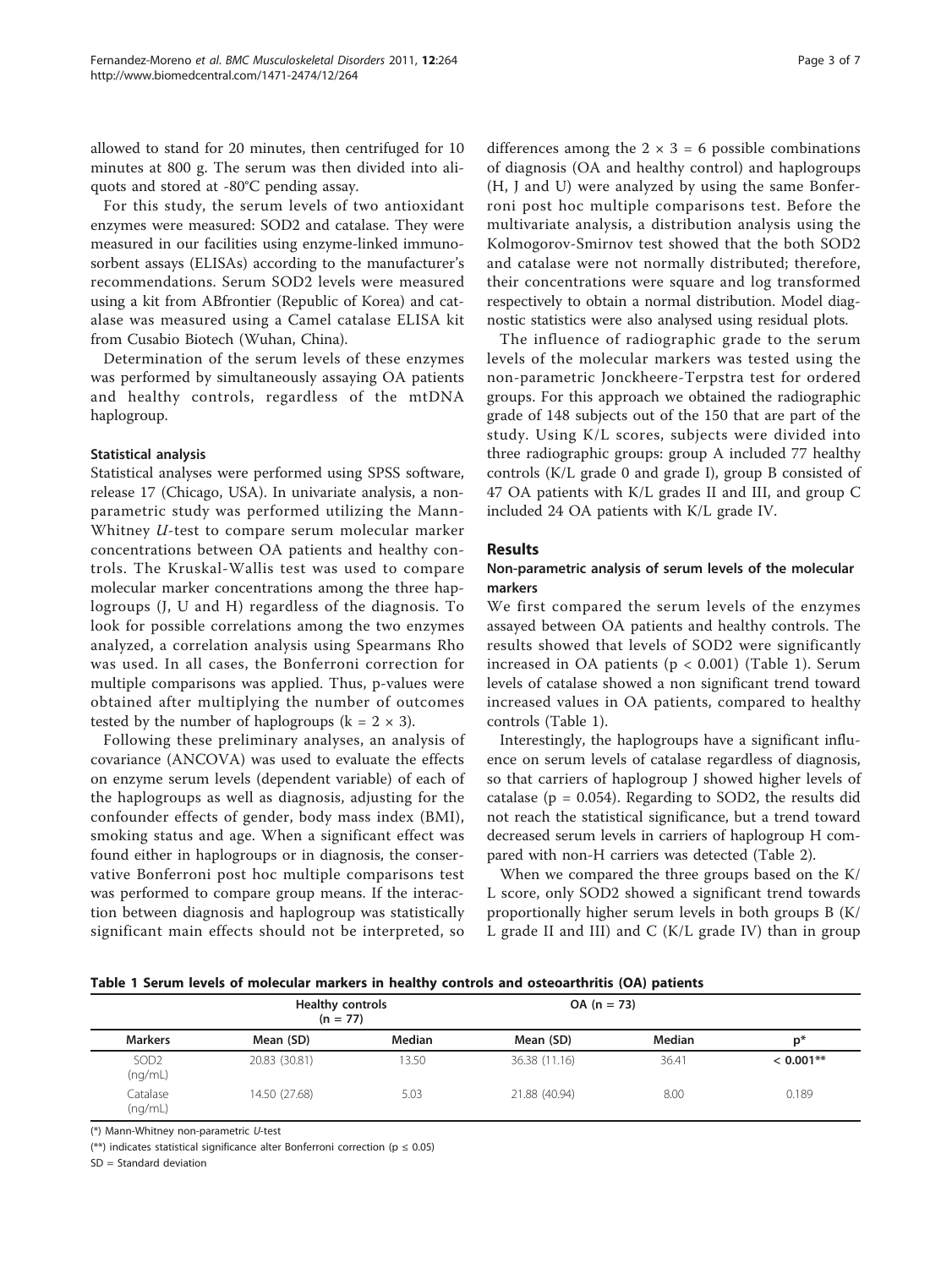|                  | Haplogroup H $(n = 50)$ |        | Haplogroup U $(n = 50)$ |        | Haplogroup $J(n = 50)$ |        |           |
|------------------|-------------------------|--------|-------------------------|--------|------------------------|--------|-----------|
| <b>Markers</b>   | Mean (SD)               | Median | Mean (SD)               | Median | Mean (SD)              | Median | n*        |
| SOD2 (ng/mL)     | 23.27 (13.92)           | 24.88  | 31.34 (34.52)           | 26.29  | 30.70 (19.60)          | 30.68  | 0.149     |
| Catalase (ng/mL) | 21.20 (37.49)           | 5.22   | 8.37 (11.34)            | 4.37   | 25.14 (45.42)          | 8.57   | $0.054**$ |

<span id="page-3-0"></span>Table 2 Serum levels of molecular markers in the mitochondrial DNA (mtDNA) haplogroups H, U and J

(\*) Kruskal-Wallis non-parametric test

(\*\*) indicates statistical significance alter Bonferroni correction ( $p \le 0.05$ )

SD = Standard deviation

A (K/L grade 0 and I) ( $p < 0.001$ ) (Table 3). Finally, no significant correlations among the serum levels of these two enzymes were detected.

interactions between mtDNA haplogroups and diagnosis were found.

#### Multiple regression analysis

We then performed a multiple regression analysis to assess the effects of the mtDNA haplogroups and clinical variables including gender, age, BMI, smoking status and diagnosis on the serum levels of the enzymes analyzed.

The results obtained for SOD2 showed that serum levels of this antioxidant enzyme were significantly increased in OA patients compared to healthy controls  $(p < 0.001)$ . On the contrary, no significant influence of the mtDNA haplogroups neither significant interactions between mtDNA haplogroups and diagnosis were detected (Table [4](#page-4-0)).

The results of the multiple regression analysis for catalase showed that serum levels were slightly modulated by the mtDNA haplogroup J, bordering on the statistical significance, so that carriers of this haplogroup have higher levels than non carriers ( $p = 0.057$ ) (Table [4\)](#page-4-0). On the contrary, carriers of the mtDNA haplogroup U showed a non-significant trend towards lower levels of catalase than non-U carriers ( $p = 0.075$ ) (Table [4\)](#page-4-0). However, as described for SOD2, no significant **Discussion** 

In this study we analyzed whether some biomarkers related to the oxidative stress are modulated by the mtDNA haplogroups in the context of the OA disease. The choice of the mtDNA haplogroups J and U was due to their role in the prevalence and severity of knee and hip OA [\[12](#page-5-0),[13](#page-5-0)]; the mtDNA haplogroup H was also selected because is the most frequent mtDNA haplogroup in European populations [[31\]](#page-6-0).

Both SOD2 and catalase are two of the main members of the well-coordinated enzymatic antioxidant system in chondrocytes since ROS are, besides matrix metalloproteinases, the main biochemical factors of cartilage degradation [\[32](#page-6-0)]. Briefly, SOD2 catalyses the dismutation of superoxide anion  $(O_2)$  to oxygen  $(O_2)$  and hydrogen peroxide ( $H_2O_2$ ), and this  $H_2O_2$  in turn is eliminated by catalase, the most efficient enzyme for the degradation of  $H_2O_2$ , or by glutathione peroxidase. An imbalance in this coordinated system will lead to the increased oxidative stress that takes place in the OA disease.

mtDNA haplogroups have been described to be involved in the development of the OA disease [[12,13](#page-5-0)],

|                          | Healthy controls $(n = 77)$             |               |                                            |                     | OA patients $(n = 73)$             |         |       |             |
|--------------------------|-----------------------------------------|---------------|--------------------------------------------|---------------------|------------------------------------|---------|-------|-------------|
| Mean age (range)         | 66.01 years-old (42-94)                 |               | 67.74 years-old (51-95)                    |                     |                                    |         |       |             |
| Females/Males            | 39 females/38 males                     |               |                                            | 52 females/21 males |                                    |         |       |             |
| <b>Haplogroups</b>       | Group A $(n = 77)$<br>K/L grade 0 and I |               | Group B $(n = 47)$<br>K/L grade II and III |                     | Group C $(n = 24)$<br>K/L grade IV |         |       |             |
| Haplogroup H, n(%)       |                                         | 25(32.5)      |                                            | 18 (38.3)           |                                    | 7(29.2) |       |             |
| Haplogroup U, n(%)       | 25(32.5)                                |               | 12(25.5)                                   |                     | 13 (54.2)                          |         |       |             |
| Haplogroup J, n(%)       | 27(35)                                  |               | 17 (36.2)                                  |                     | 4(16.7)                            |         |       |             |
| <b>Markers</b>           | Mean (SD)                               | <b>Median</b> | Mean (SD)                                  | Median              | Mean (SD)                          | Median  | J-T   | $p^*$       |
| SOD <sub>2</sub> (ng/mL) | 20.83 (30.81)                           | 13.50         | 35.75 (10.44)                              | 35.02               | 38.10 (12.74)                      | 39.23   | 7.796 | $< 0.001**$ |
| Catalase (ng/mL)         | 14.50 (27.68)                           | 5.03          | 22.82 (42.49)                              | 8.56                | 20.58 (38.87)                      | 8.00    | 1.227 | 0.220       |

Table 3 Demographics of the study population and serum levels of enzyme markers grouped by radiological severity (Kellgren/Lawrence Score) and distribution of the haplogroups H, U and J in the 3 radiographic groups

Group A: K/L grade 0 and I; Group B: K/L grade II and III; Group C: K/L grade IV

(\*) Jonckheere-Terstra (J-T) non-parametric test

J-T = established J-T statistic

(\*\*) indicates statistical significance after Bonferroni correction ( $p \le 0.05$ )

SD = Standard deviation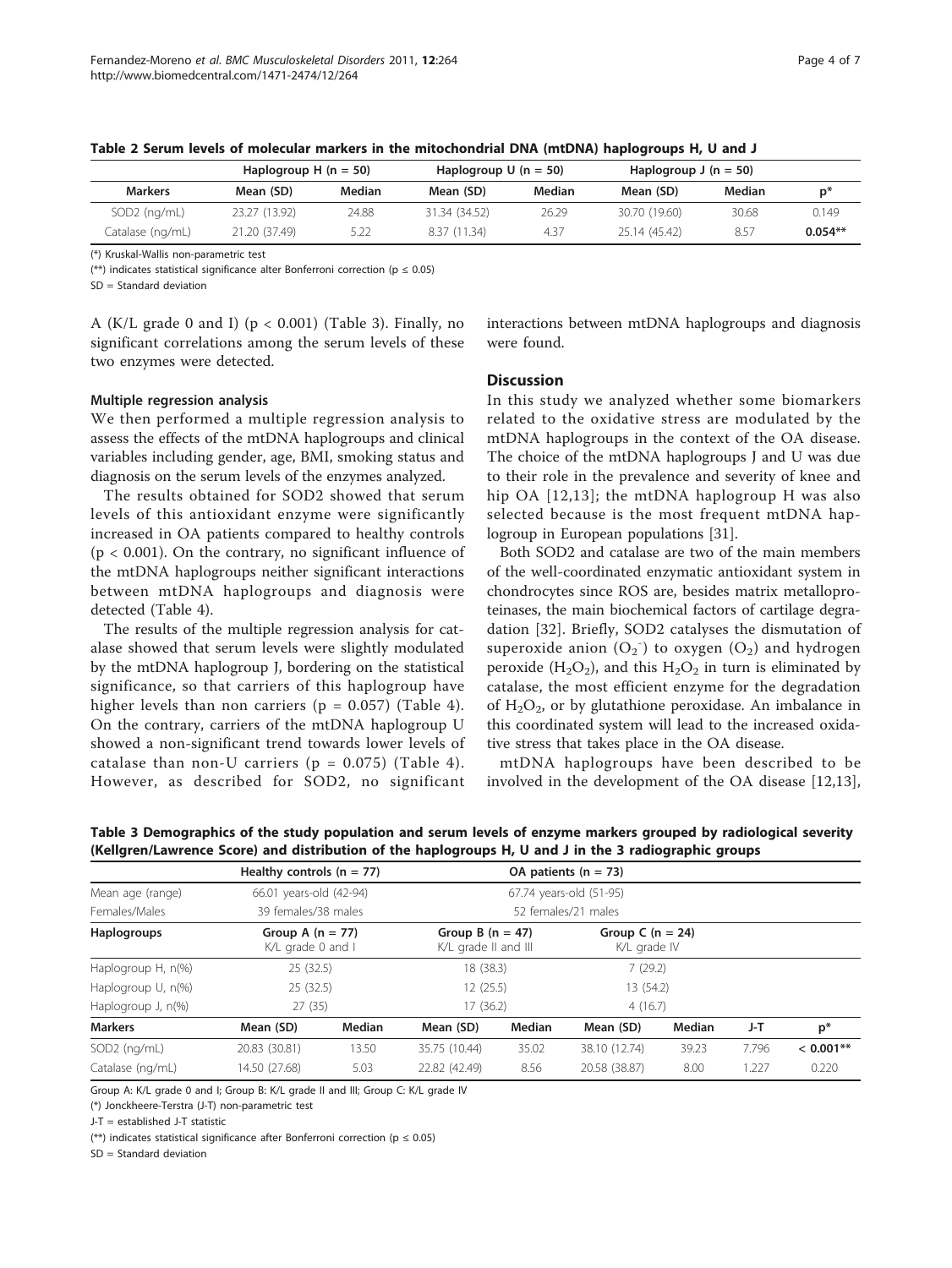<span id="page-4-0"></span>Table 4 p values from the ANOVA table for the analysis of covariance of serum levels of the two enzymes analyzed

| Variable                | SOD <sub>2</sub> | Catalase |
|-------------------------|------------------|----------|
| Gender                  | 0.422            | 0.536    |
| Age                     | 0.800            | 0.211    |
| <b>BMI</b>              | 0.655            | 0.471    |
| Smoking status          | 0.785            | 0.084    |
| Diagnosis               | $< 0.001*$       | 0.249    |
| Haplogroups:            |                  |          |
| Haplogroup H (vs non-H) | 0.133            | 0.894    |
| Haplogroup J (vs non-J) | 0.580            | $0.057*$ |
| Haplogroup U (vs non-U) | 0.354            | 0.075    |
| Diagnosis X Haplogroup  | 0.488            | 0.883    |

(\*) indicates statistical significance ( $p \le 0.05$ )

as well as in the modulation of the serum levels of classical collagen type-II molecular biomarkers [[14\]](#page-5-0) and proteolytic enzymes [[15](#page-5-0)], probably due to their different OXHPOS performance [\[7](#page-5-0),[16\]](#page-5-0) and the differences in the oxidative damage and oxygen consumption among them [[17\]](#page-5-0). These particular characteristics make that some of these haplogroups show a lower ROS production and apoptosis [[33,34\]](#page-6-0), hence their involvement on serum levels of certain antioxidant proteins is a matter of relevance.

The results obtained in this work showed that SOD2 was significantly increased in OA patients, even those OA patients with higher radiographic grade showed the highest values too; meanwhile catalase showed a trend toward higher levels in the OA group, but did not reach the statistical significance. The results obtained also showed a influence of the mtDNA haplogroups on serum levels of catalase, so that those carriers of the mtDNA haplogroup J showed higher levels of catalase than non-J carriers regardless of diagnosis.

Despite some authors showed a downregulation of SOD2 in OA cartilage [[27,35](#page-6-0)], the increased serum levels of this enzyme in OA patients showed in this work reflect an increased oxidative stress OA-related, as described by other authors [\[36](#page-6-0)]; besides, the deleterious effects of increased SOD2 have been supported in various studies [\[37](#page-6-0)]. However, serum levels of catalase were non-significantly increased in OA patients, notwithstanding the fact that catalase has greater stability than SOD2 [[28,32\]](#page-6-0); on the contrary, catalase was increased in carriers of haplogroup J, showing a different pattern than for SOD2.

Despite the influence of the haplogorup J on serum levels of catalase, the potential role of the mtDNA haplogroups on serum levels of these two antioxidant enzymes seems slight, contrarily to the observed in both collagen type II biomarkers and proteolytic enzymes [[14,15](#page-5-0)]. Hence, a future approach will be to analyze the serum levels of these two antioxidant enzymes in a prospective larger cohort of samples to ascertain their increased serum levels in OA patients and therefore to validate their suitability as candidate OA biomarkers, and even their modulation by the mtDNA haplogroups.

Attending to the "BIPED" (Burden of disease, Investigative, Prognostic, Efficacy of intervention and Diagnostic) biomarker classification [[38\]](#page-6-0), SOD2 could be considered as a diagnostic marker pending validation, and also a burden of disease marker since, as shown in this study, its serum levels are significantly different attending to the K/L score. Regarding to the mtDNA haplogroups, they could be considered as investigative markers because, although their combination with some of the OA-related biomarkers seems to influence their behaviour, to increase information and replicate the findings to allow inclusion into one of the existing categories is still necessary. Otherwise, because we did not find significant differences in serum levels of catalase between OA patients and healthy controls, we consider this potential biomarker as another investigative one.

Biochemical markers of cartilage degradation have received much attention in comparison with others; overall, uCTX-II and sCOMP had the best performance of all currently biochemical markers, they were investigated most frequently and broadly, and scored in the higher ranges of scores form most "BIPED" categories; however, none of the current biochemical markers is sufficiently discriminating to aid diagnosis and/or prognosis of OA, attending to a systematic review carried out by Spil van and collaborators [[39](#page-6-0)].

This study show some limitations that must be considered. This is a retrospective study in which the selection of the samples was based on the availability of serum samples carrying the mtDNA haplogroups J, U or H with no criterion when obtaining the serum samples; in this sense, it must be pointed out that, for serological analysis, the standardization of sample collection may improve biochemical marker performance since diurnal rhythms and influences of exercise have been described for several biochemical markers [[40](#page-6-0),[41\]](#page-6-0); besides, repeated thawing and freezing must be avoided in order to obtain reliable results. Otherwise, the sample size may be small when multiple analysis are performed, and specially if we compare with larger GWAS studies, although this work is not. Hence, more samples must be analyzed to replicate these findings, and therefore we have initiated a new prospective collection of samples to try to replicate the findings showed in this study.

## Conclusions

To our knowledge, this is the first work that correlates the serum levels of these enzymes with the mtDNA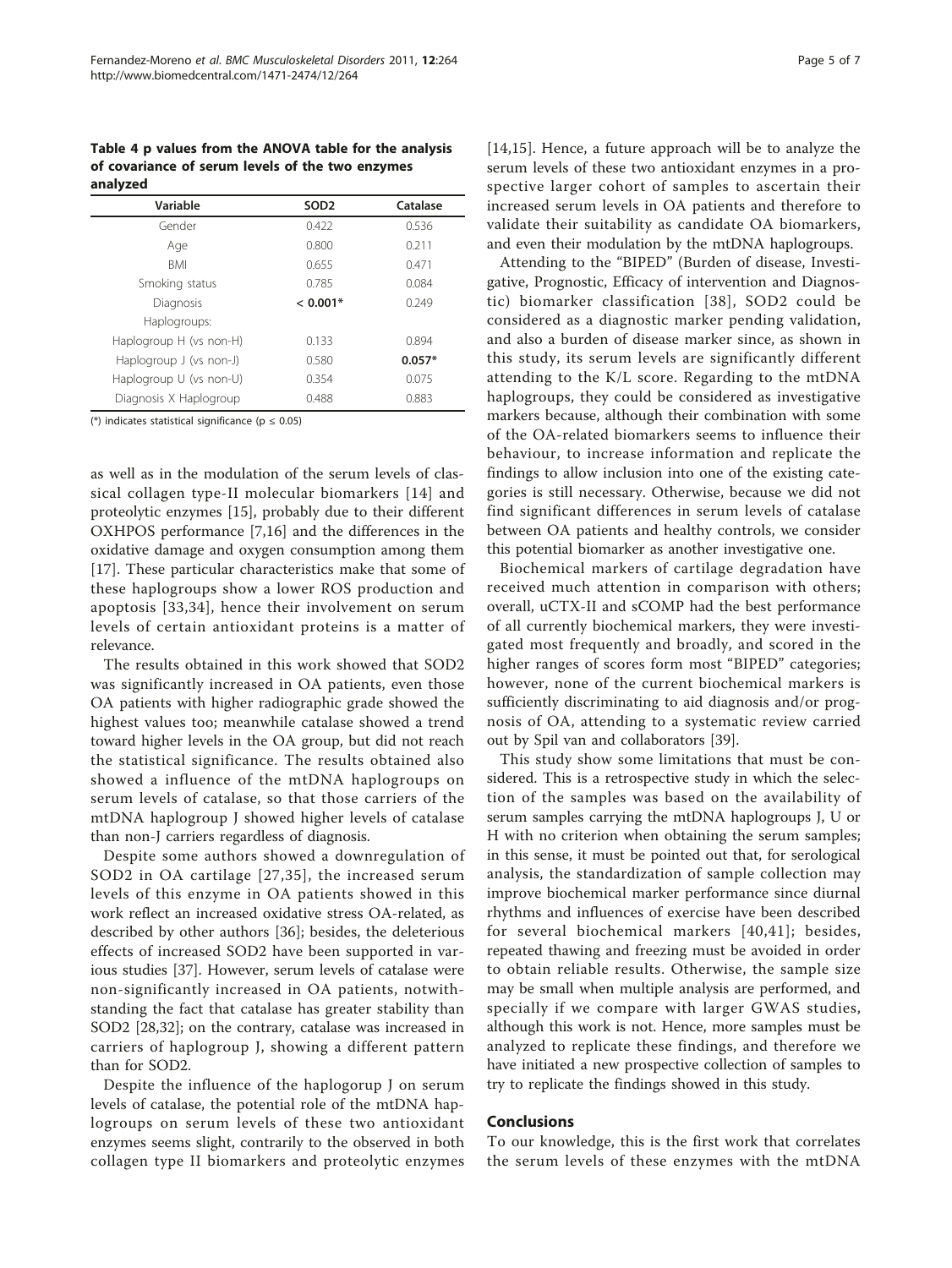<span id="page-5-0"></span>haplogroups in the context of the OA disease. In summary, this work highlights the significantly increased serum levels of SOD2, an important antioxidant enzyme, in OA patients, demonstrating the existence of oxidative stress. Besides, serum levels of catalase are slightly increased in carriers of the mtDNA haplogroup J, when compared with non-J carriers. As described for both type II collagen biomarkers and some proteolytic enzymes OA-related, the influence of the haplogroups on the serum levels of catalase could arise from the different metabolic characteristics of these mitochondrial variants, that make some of them showed a different performance of the OXPHOS system [7,16]. Similarly, since serum levels of SOD2 are significantly decreased in healthy controls and significantly increased in OA patients with K/L grade IV, the use of SOD2 as a candidate biomarker for diagnosis of OA is proposed. However, a new prospective study must be performed in order to replicate these findings.

#### Acknowledgements

This study was supported by grants from Fundación Española de Reumatologia (programa GEN-SER) and from Fondo Investigación Sanitaria (CIBER-CB06/01/0040)-Spain, Fondo Investigacion Sanitaria-PI 08/2028 Ministerio Ciencia en Innovacion PLE2009-0144, with participation of funds from FEDER (European Community). Ignacio Rego was supported by Contrato de Apoyo a la Investigación-Fondo Investigación Sanitaria (CA10/ 01564).

#### Author details

<sup>1</sup>Osteoarticular and Aging Research Lab. Rheumatology Division. INIBIC-Hospital Universitario A Coruña. Spain. <sup>2</sup>Epidemiology Unit, INIBIC-Hospital Universitario A Coruña. Spain. <sup>3</sup>CIBER-BBN. ISCIII, Spain.

#### Authors' contributions

MFM carried out the experimental procedures of the mitochondrial haplogroups identification. She helped to draft the manuscript and he has given final approval of the version to be published. ASH carried out the quantification of SOD-2 and catalase by ELISA. SP performed the statistical analysis and helped to draft the manuscript. NO and CFL collected the samples and checked clinical histories for the inclusion and exclusion criteria. IRP has been involved in the conception and design of the study, he helped to draft the manuscript and he has given final approval of the version to be published. He was also involved in the mitochondrial haplogroups identification. FJB conceived the study, and participated in its design and coordination and helped to draft the manuscript. All authors read and approved the final manuscript.

#### Competing interests

The authors declare that they have no competing interests.

Received: 2 June 2011 Accepted: 22 November 2011 Published: 22 November 2011

#### References

- Felson DT, Zhang Y: [An update on the epidemiology of knee and hip](http://www.ncbi.nlm.nih.gov/pubmed/9704632?dopt=Abstract) [osteoarthritis with a view to prevention.](http://www.ncbi.nlm.nih.gov/pubmed/9704632?dopt=Abstract) Arthritis Rheum 1998, 41(8):1343-1355.
- Garnero P, Piperno M, Gineyts E, Christgau S, Delmas PD, Vignon E: [Cross](http://www.ncbi.nlm.nih.gov/pubmed/11350852?dopt=Abstract) [sectional evaluation of biochemical markers of bone, cartilage, and](http://www.ncbi.nlm.nih.gov/pubmed/11350852?dopt=Abstract) [synovial tissue metabolism in patients with knee osteoarthritis: relations](http://www.ncbi.nlm.nih.gov/pubmed/11350852?dopt=Abstract) [with disease activity and joint damage.](http://www.ncbi.nlm.nih.gov/pubmed/11350852?dopt=Abstract) Ann Rheum Dis 2001, 60(6):619-626.
- 3. Garnero P, Avral X, Rousseau JC, Christgau S, Sandell LJ, Dougados M, Delmas PD: [Uncoupling of type II collagen synthesis and degradation](http://www.ncbi.nlm.nih.gov/pubmed/12384919?dopt=Abstract) [predicts progression of joint damage in patients with knee](http://www.ncbi.nlm.nih.gov/pubmed/12384919?dopt=Abstract) [osteoarthritis.](http://www.ncbi.nlm.nih.gov/pubmed/12384919?dopt=Abstract) Arthritis Rheum 2002, 46(10):2613-2624.
- 4. Christgau S, Garnero P, Fledelius C, Moniz C, Ensig M, Gineyts E, Rosenquist C, Qvist P: [Collagen type II C-telopeptide fragments as an](http://www.ncbi.nlm.nih.gov/pubmed/11557363?dopt=Abstract) [index of cartilage degradation.](http://www.ncbi.nlm.nih.gov/pubmed/11557363?dopt=Abstract) Bone 2001, 29(3):209-215.
- 5. Schett G, Zwerina J, Axmann R, Willeit J, Stefan K: Risk prediction for severe osteoarthritis. Ann Rheum Dis England 2010, 69:1573-1574.
- 6. Qvist P, Christiansen C, Karsdal MA, Madsen SH, Sondergaard BC, Bay-Jensen AC: [Application of biochemical markers in development of drugs](http://www.ncbi.nlm.nih.gov/pubmed/20085489?dopt=Abstract) [for treatment of osteoarthritis.](http://www.ncbi.nlm.nih.gov/pubmed/20085489?dopt=Abstract) Biomarkers 2010, 15(1):1-19.
- 7. Ruiz-Pesini E, Lapeña AC, Díez-Sánchez C, Pérez-Martos A, Montoya J, Alvarez E, Díaz M, Urriés A, Montoro L, López-Pérez MJ, et al: [Human](http://www.ncbi.nlm.nih.gov/pubmed/10936107?dopt=Abstract) [mtDNA haplogroups associated with high or reduced spermatozoa](http://www.ncbi.nlm.nih.gov/pubmed/10936107?dopt=Abstract) [motility.](http://www.ncbi.nlm.nih.gov/pubmed/10936107?dopt=Abstract) Am J Hum Genet 2000, 67(3):682-696.
- 8. van der Walt JM, Dementieva YA, Martin ER, Scott WK, Nicodemus KK, Kroner CC, Welsh-Bohmer KA, Saunders AM, Roses AD, Small GW, et al: [Analysis of European mitochondrial haplogroups with Alzheimer disease](http://www.ncbi.nlm.nih.gov/pubmed/15234467?dopt=Abstract) [risk.](http://www.ncbi.nlm.nih.gov/pubmed/15234467?dopt=Abstract) Neurosci Lett 2004, 365(1):28-32.
- 9. Lakatos A, Derbeneva O, Younes D, Keator D, Bakken T, Lvova M, Brandon M, Guffanti G, Reglodi D, Saykin A, et al: [Association between](http://www.ncbi.nlm.nih.gov/pubmed/20538375?dopt=Abstract) [mitochondrial DNA variations and Alzheimer](http://www.ncbi.nlm.nih.gov/pubmed/20538375?dopt=Abstract)'s disease in the ADNI [cohort.](http://www.ncbi.nlm.nih.gov/pubmed/20538375?dopt=Abstract) Neurobiol Aging 2010, 31(8):1355-1363.
- 10. Niemi AK, Hervonen A, Hurme M, Karhunen PJ, Jylha M, Majamaa K: [Mitochondrial DNA polymorphisms associated with longevity in a](http://www.ncbi.nlm.nih.gov/pubmed/12483296?dopt=Abstract) [Finnish population.](http://www.ncbi.nlm.nih.gov/pubmed/12483296?dopt=Abstract) Hum Genet 2003, 112(1):29-33.
- 11. Domínguez-Garrido E, Martínez-Redondo D, Martín-Ruiz C, Gómez-Durán A, Ruiz-Pesini E, Madero P, Tamparillas M, Montoya J, von Zglinicki T, Díez-Sánchez C, et al: [Association of mitochondrial haplogroup J and mtDNA](http://www.ncbi.nlm.nih.gov/pubmed/18931934?dopt=Abstract) [oxidative damage in two different North Spain elderly populations.](http://www.ncbi.nlm.nih.gov/pubmed/18931934?dopt=Abstract) Biogerontology 2009, 10(4):435-442.
- 12. Rego-Perez I, Fernandez-Moreno M, Fernandez-Lopez C, Arenas J, Blanco FJ: [Mitochondrial DNA haplogroups: role in the prevalence and severity of](http://www.ncbi.nlm.nih.gov/pubmed/18668590?dopt=Abstract) [knee osteoarthritis.](http://www.ncbi.nlm.nih.gov/pubmed/18668590?dopt=Abstract) Arthritis Rheum 2008, 58(8):2387-2396.
- 13. Rego I, Fernández-Moreno M, Fernández-López C, Gómez-Reino JJ, González A, Arenas J, Blanco FJ: [Role of European mitochondrial DNA](http://www.ncbi.nlm.nih.gov/pubmed/19224903?dopt=Abstract) haplogroups [in the prevalence of hip osteoarthritis in Galicia, Northern](http://www.ncbi.nlm.nih.gov/pubmed/19224903?dopt=Abstract) [Spain.](http://www.ncbi.nlm.nih.gov/pubmed/19224903?dopt=Abstract) Ann Rheum Dis 2010, 69(1):210-213.
- 14. Rego-Pérez I, Fernández-Moreno M, Deberg M, Pértega S, Fenández-López C, Oreiro N, Henrotin Y, Blanco FJ: [Mitochondrial DNA haplogroups](http://www.ncbi.nlm.nih.gov/pubmed/19934106?dopt=Abstract) [modulate the serum levels of biomarkers in patients with osteoarthritis.](http://www.ncbi.nlm.nih.gov/pubmed/19934106?dopt=Abstract) Ann Rheum Dis 2010, 69(5):910-917.
- 15. Rego-Perez I, Fernandez-Moreno M, Deberg M, Pertega S, Fernandez-Lopez C, Oreiro N, Henrotin Y, Blanco FJ: Mitochondrial DNA haplogroups and serum levels of proteolytic enzymes in patients with osteoarthritis. Ann Rheum Dis England 2011, 70:646-652.
- 16. Gómez-Durán A, Pacheu-Grau D, López-Gallardo E, Díez-Sánchez C, Montoya J, López-Pérez MJ, Ruiz-Pesini E: [Unmasking the causes of](http://www.ncbi.nlm.nih.gov/pubmed/20566709?dopt=Abstract) [multifactorial disorders: OXPHOS differences between mitochondrial](http://www.ncbi.nlm.nih.gov/pubmed/20566709?dopt=Abstract) [haplogroups.](http://www.ncbi.nlm.nih.gov/pubmed/20566709?dopt=Abstract) Hum Mol Genet 2010, 19(17):3343-3353.
- 17. Martínez-Redondo D, Marcuello A, Casajús JA, Ara I, Dahmani Y, Montoya J, Ruiz-Pesini E, López-Pérez MJ, Díez-Sánchez C: [Human mitochondrial](http://www.ncbi.nlm.nih.gov/pubmed/19900587?dopt=Abstract) [haplogroup H: the highest VO2max consumer](http://www.ncbi.nlm.nih.gov/pubmed/19900587?dopt=Abstract)–is it a paradox? Mitochondrion 2010, 10(2):102-107.
- 18. Henrotin Y, Kurz B, Aigner T: Oxygen and reactive oxygen species in cartilage degradation: friends or foes? Osteoarthritis Cartilage, England 2005, 13:643-654.
- 19. Henrotin YE, Bruckner P, Pujol JP: The role of reactive oxygen species in homeostasis and degradation of cartilage. Osteoarthritis Cartilage, England 2003, 11:747-755.
- 20. Yudoh K, Nguyen T, Nakamura H, Hongo-Masuko K, Kato T, Nishioka K: [Potential involvement of oxidative stress in cartilage senescence and](http://www.ncbi.nlm.nih.gov/pubmed/15743486?dopt=Abstract) [development of osteoarthritis: oxidative stress induces chondrocyte](http://www.ncbi.nlm.nih.gov/pubmed/15743486?dopt=Abstract) [telomere instability and downregulation of chondrocyte function.](http://www.ncbi.nlm.nih.gov/pubmed/15743486?dopt=Abstract) Arthritis Res Ther 2005, 7(2):R380-391.
- 21. Cillero-Pastor B, Carames B, Lires-Dean M, Vaamonde-Garcia C, Blanco FJ, Lopez-Armada MJ: [Mitochondrial dysfunction activates cyclooxygenase 2](http://www.ncbi.nlm.nih.gov/pubmed/18668543?dopt=Abstract) [expression in cultured normal human chondrocytes.](http://www.ncbi.nlm.nih.gov/pubmed/18668543?dopt=Abstract) Arthritis Rheum 2008, 58(8):2409-2419.